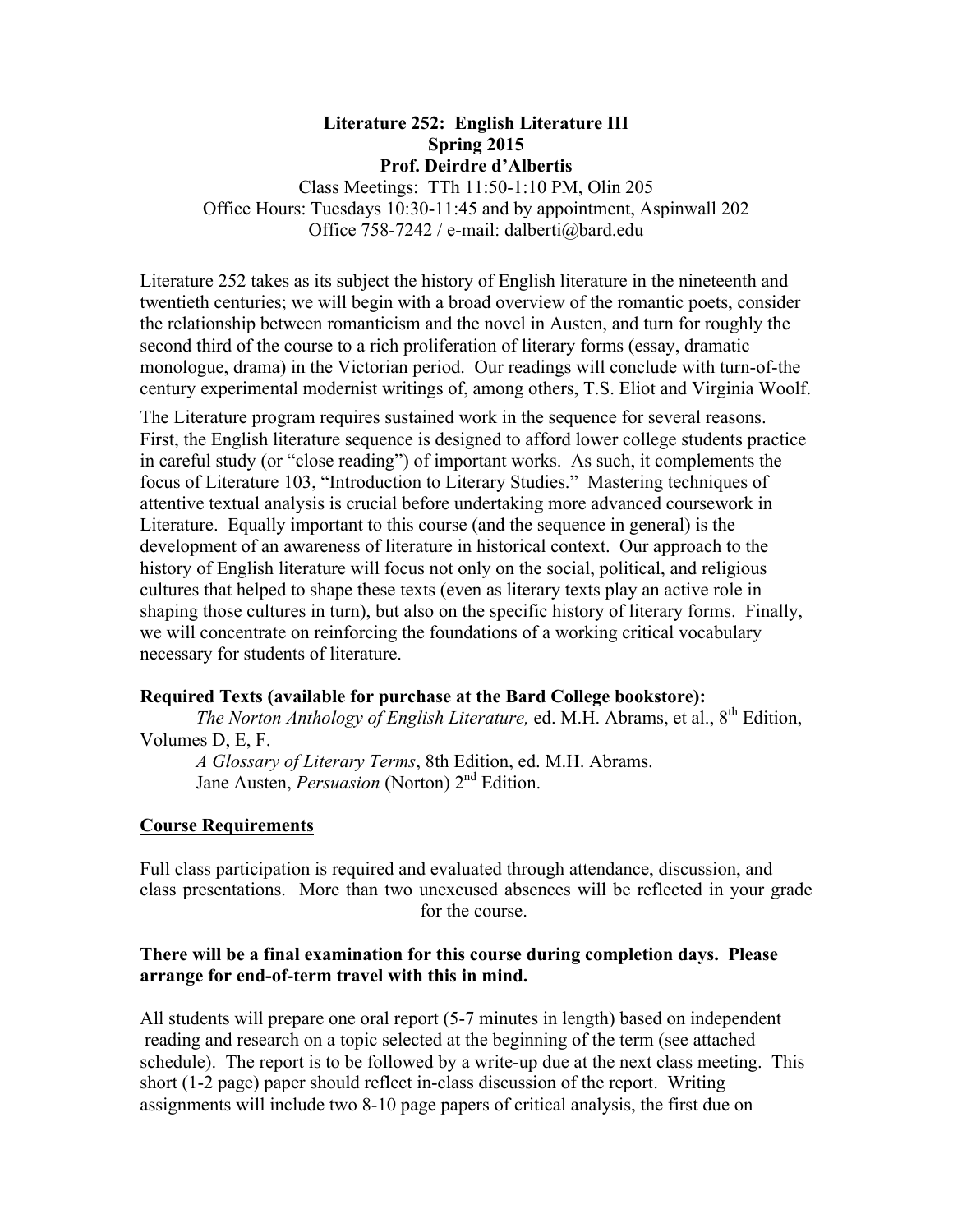Friday, March 13 and the second due on Wednesday, May 20 by 5 PM at my office, Aspinwall 202. Topics must be proposed and approved two weeks in advance of the due date. All students are required to participate in a peer review workshop for the final essay; you will be expected to undertake a multi-stage drafting process in completing this paper.

\*\*\*In addition to regular class meetings, you will be asked to meet in small assigned reading groups once a week to discuss a specific question or topic.\*\*\*

**Course Schedule** (All page numbers refer to the Norton Anthology, 9th edition)

| Tuesday, Jan 27<br>Thursday, Jan 29:                       | Introduction<br>The Romantic Period                                                               |  |
|------------------------------------------------------------|---------------------------------------------------------------------------------------------------|--|
| Tuesday, Feb 3:                                            | The Revolution Controversy and the "Spirit of the<br>Age," 148-166; Mary Wollstonecraft, 167-195. |  |
| Thursday, Feb 5:                                           | Blake, 80-97.                                                                                     |  |
| Tuesday, Feb 10:                                           | Wordsworth, 243-320, 322-23.                                                                      |  |
| Thursday, Feb 12:                                          | D. Wordsworth, 389-405.                                                                           |  |
| Tuesday, Feb 17:                                           | Coleridge, 424-474.                                                                               |  |
| Thursday, Feb 19:                                          | Byron, 607-616, 669-735.                                                                          |  |
| Tuesday, Feb 24:                                           | Shelley, 741-774, 817-850                                                                         |  |
| Thursday, Feb 26:                                          | Keats, 878-908, 925, 940-954.                                                                     |  |
| Tuesday, March 3:                                          | Austen                                                                                            |  |
| Thursday, March 5:                                         | Austen                                                                                            |  |
| Tuesday, March 10:                                         | Midterm-- in-class exam                                                                           |  |
| Thursday, March 12:                                        | The Victorian Age (E) 979-1001 / Carlyle, 1002-<br>1024 / Mill, 1043, 1070-1077                   |  |
| MIDTERM PAPER DUE on Friday, March 13 in my office by 5 PM |                                                                                                   |  |

| Tuesday, March 17  | <b>SPRING BREAK</b> |
|--------------------|---------------------|
| Thursday, March 19 | <b>SPRING BREAK</b> |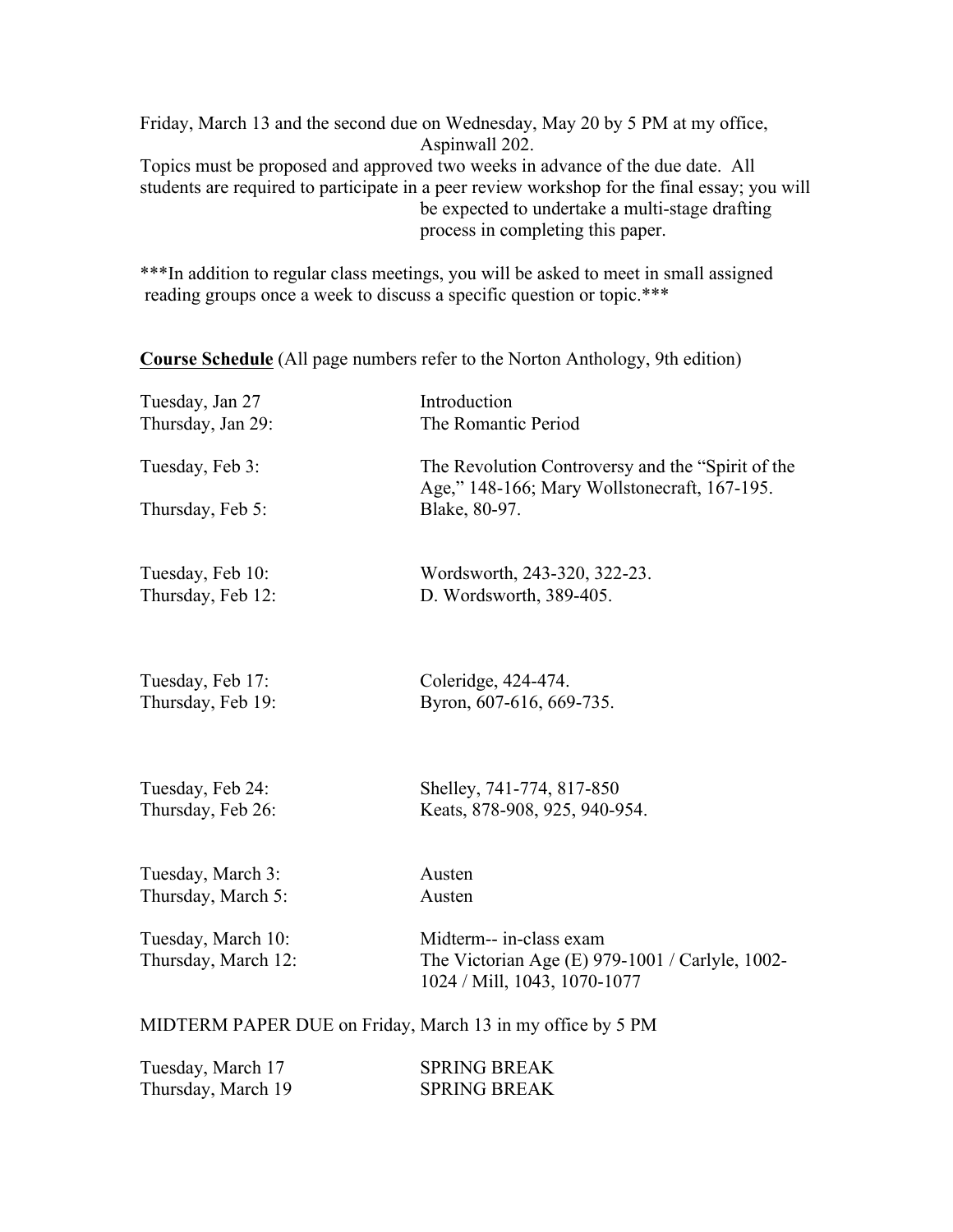| Tuesday, March 24<br>Thursday, March 26:  | Tennyson. 1109-1126, 1138-1188<br>E.B. and R. Browning, 1077, 1092-1106; 1248-<br>1289.                         |
|-------------------------------------------|-----------------------------------------------------------------------------------------------------------------|
| Tuesday, March 31:<br>Thursday, April 2:  | Arnold, 1350-1403.<br>D.G. and C. Rossetti, 1442-1459; 1459-1481                                                |
| Tuesday, April 7:                         | Pater, 1505-1512 / Hopkins, 1513-1526                                                                           |
| Thursday, April 9:                        | Wilde, The Importance of Being Earnest, 1698-<br>1740                                                           |
| Tuesday, April 14:                        | Shaw, Mrs. Warren's Profession, 1743-1790                                                                       |
| Thursday, April 16:                       | <b>Library Orientation Session</b>                                                                              |
| Tuesday, April 21:<br>Thursday, April 23: | The $20^{th}$ Century and After, 1827-1851 /<br>Voices from WWI, 1954-1996<br>Yeats, 2019-2058                  |
| Tuesday, April 28:<br>Thursday, April 30: | ADVISING DAY (no class)<br>Woolf, 2080-2162                                                                     |
| Tuesday, May 5:<br>Thursday, May 7:       | Joyce, 2163-2200<br>Eliot, 2286-2309, 2319-2332<br>Bring 3 COPIES OF FINAL ESSAY DRAFT                          |
| Tuesday, May 12:<br>Thursday, May 14:     | <b>Beckett</b><br><b>Completion Days: Review Session / PAPER</b><br>WORKSHOP (bring critique of 2 essay drafts) |
| Tuesday, May 19:<br>Wednesday, May 20     | <b>Completion Days: FINAL EXAM</b><br>Final Essay Due                                                           |